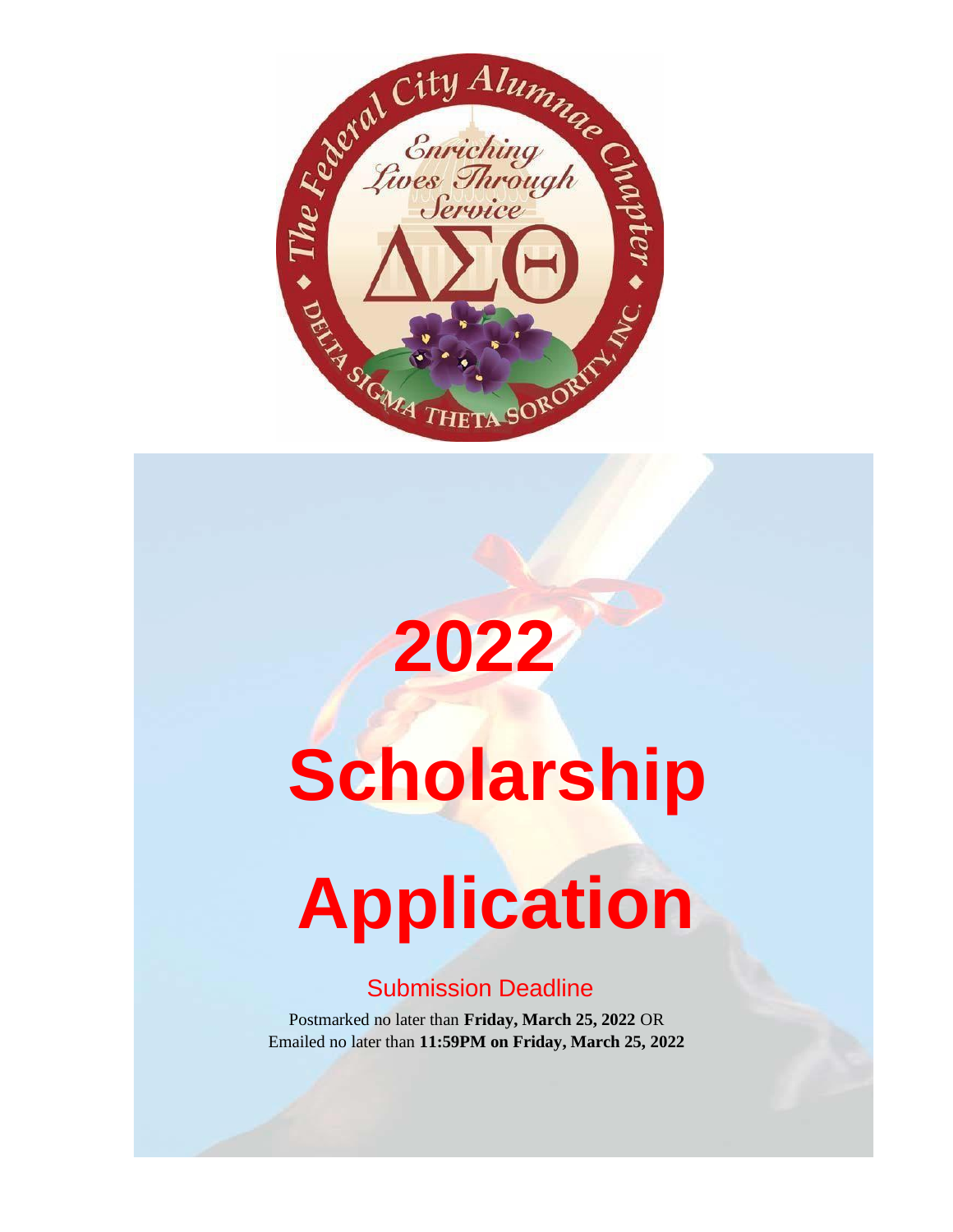#### DELTA SIGMA THETA SORORITY, INCORPORATED

Delta Sigma Theta Sorority, Incorporated was founded on January 13, 1913, by twenty-two collegiate women at Howard University to promote academic excellence and provide assistance to those in need.

Delta Sigma Theta Sorority, Incorporated is a private, not-for-profit organization whose purpose is to provide assistance and support through established programs in local communities throughout the world. Since its founding more than 300,000 women have joined the organization. The organization is a sisterhood of predominantly Black, college educated women. The sorority currently has over 1,000 collegiate and alumnae chapters located in the United States, England, Japan (Tokyo and Okinawa), Germany, the Virgin Islands, Bermuda, the Bahamas, Jamaica, the Republic of Korea, the Middle East, Southern Africa, and West Africa.

#### ABOUT THE FEDERAL CITY ALUMNAE **CHAPTER**

On December 6, 1969, twenty-six visionary women embarked upon a new and challenging path in their Delta lives they established The Federal City Alumnae Chapter (The FCAC) of Delta Sigma Theta Sorority, Incorporated. Throughout the past 52 years, The FCAC members have unselfishly given of their time, energy and talents to the citizens of the District of Columbia.

The FCAC Scholarship Program provides financial assistance to African-American, District of Columbia high school (public, private, or charter) students in the pursuit of a baccalaureate degree. In addition to supporting students, the program also supports Historically Black Colleges and Universities (HBCU) and minority scholarship programs at majority institutions, nationally and in the Washington, DC area.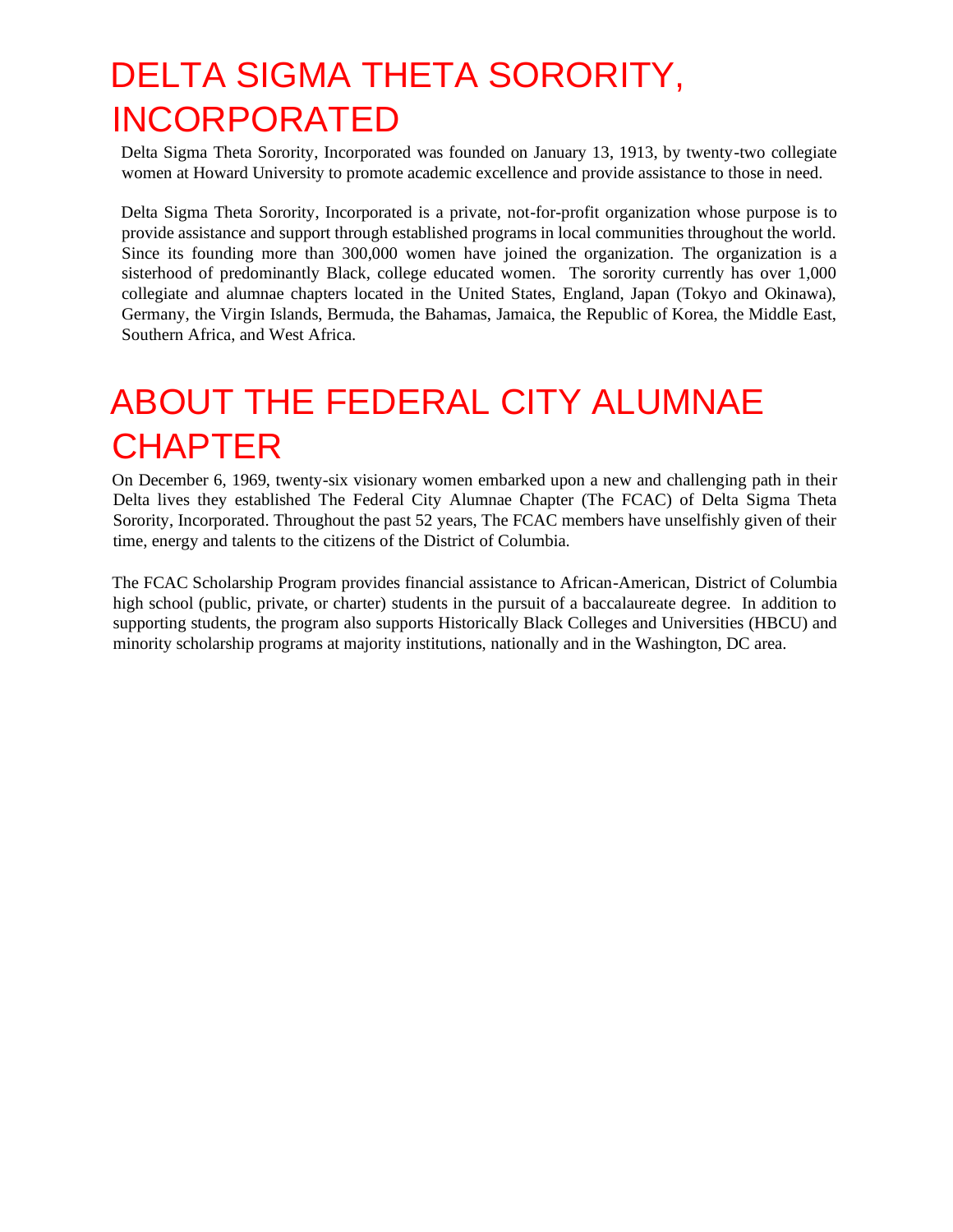## SCHOLARSHIP PROGRAM

The FCAC Scholarship Program provides financial assistance to African-American, District of Columbia high school (public, private, or charter) students in the pursuit of a baccalaureate degree. In addition to supporting students, the program also supports Historically Black Colleges and Universities (HBCU) and minority scholarship programs at majority institutions, nationally and in the Washington, DC area.

The program consists of scholarship awards for books and the following two (2) scholarships that are awarded on the basis of **academic excellence, leadership, and community service**:

- The **HBCU Academic Excellence Scholarship** will be awarded to at least two (2) AfricanAmerican, District of Columbia high school students, who are also District of Columbia residents, entering any accredited HBCU as a full-time student in the upcoming academic year.
- The **Academic Excellence (non-HBCU) Scholarship** will be awarded to at least two (2) African-American, District of Columbia high school students, who are also District of Columbia residents, entering any accredited college or university as a full-time student in the upcoming academic year.

Scholarship award decisions of The FCAC are final. Payment of The FCAC Scholarship awards will be directed to the college or university on behalf of the award recipient upon verification of enrollment as a full-time student. Funds are forwarded as a one-time award, payable in full, to be applied toward tuition, room and board, fees, and books only. Funds will not be directed in any other manner.

The FCAC reserves the right to adjust the scholarship award of any recipient who has received full payment of tuition, room, board, and fees from other scholarships or grants.

## SELECTION CRITERIA

To be considered for The FCAC Scholarship Award, the applicant must:

- be a permanent resident of the District of Columbia;
- be African-American:
- be a graduating senior from a District of Columbia high school (public, private, or charter);
- have applied or been accepted to enter an accredited<sup>1</sup> four-year university or college as a fulltime student in the school year immediately following the scholarship award;
- complete the application in accordance with the application guidelines;
- have a scholastic average of at least 2.5 on a 4.0 scale through the end of the second quarter of their high school senior year.

**NOTE:** Children of The FCAC members are not eligible for consideration of The FCAC Scholarship.

<sup>&</sup>lt;sup>1</sup> For a list of accredited colleges and universities, please visit [www.ed.gov.](http://www.ed.gov/)